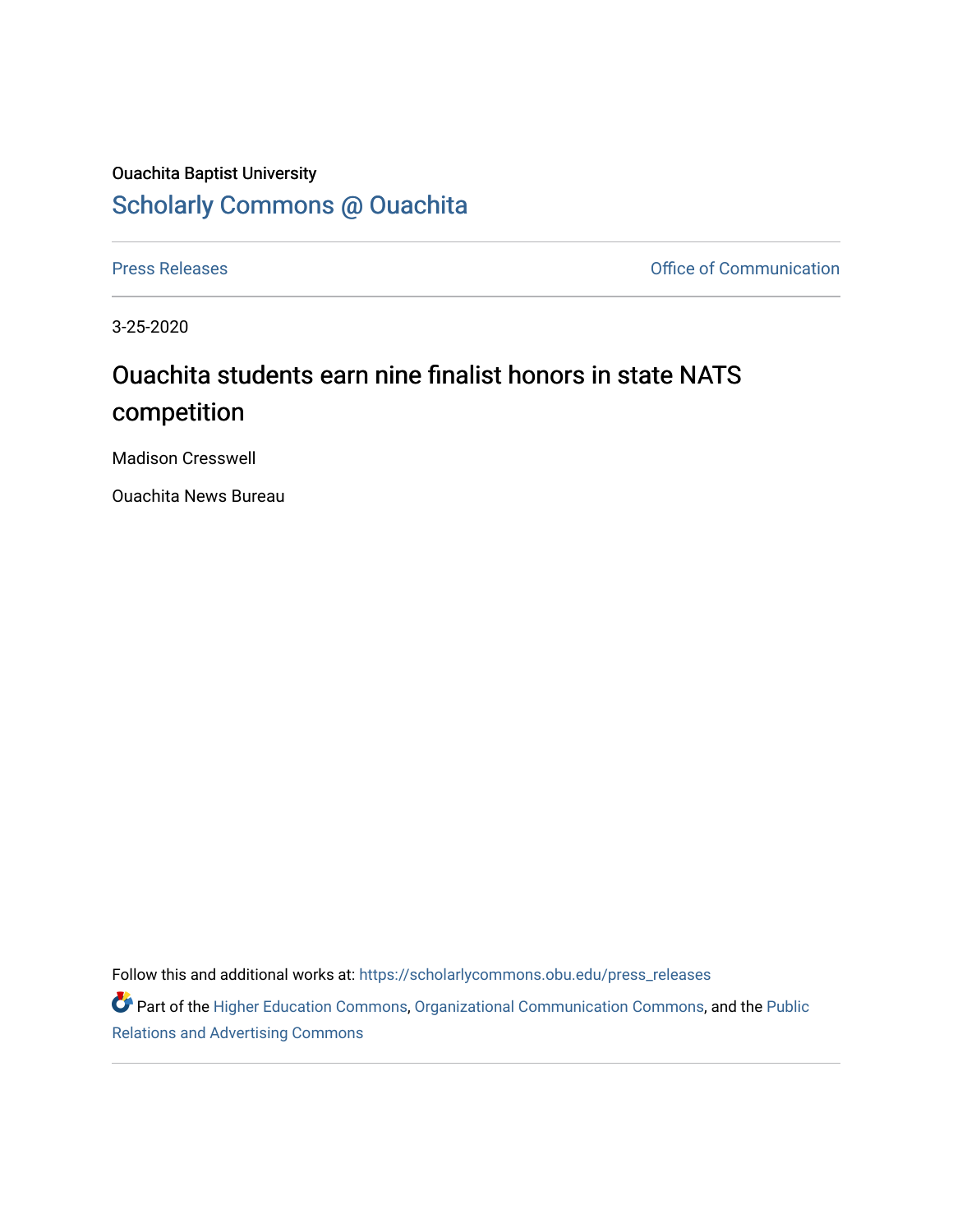

For immediate release

## **Ouachita students earn nine finalist honors in state NATS competition**

For more information, contact OBU's news bureau at [newsbureau@obu.edu](mailto:newsbureau@obu.edu) or (870) 245-5208

March 25, 2020

By [Madison Cresswell](https://obu.edu/stories/listing.php?author=Madison%20Cresswell)



Seven Ouachita Baptist University music students earned nine finalist honors at the 2020 National Association of Teachers of Singing (NATS) competition. Over 170 students from colleges throughout Arkansas competed for a place in the final round of auditions, which were held at the University of Arkansas in Fayetteville, Ark., earlier this semester. Of those competing, 25 Ouachita students earned finalist or semifinalist honors.

The competition is judged by member teachers of the Arkansas Chapter of NATS. They evaluate the technical proficiency, interpretive skill and overall artistry of each singer and provide written critiques and feedback. Following the preliminary round, students advance through a semi-final round and then, depending on their scores, a final round. Finalists are awarded first through fifth place or receive an honorable mention.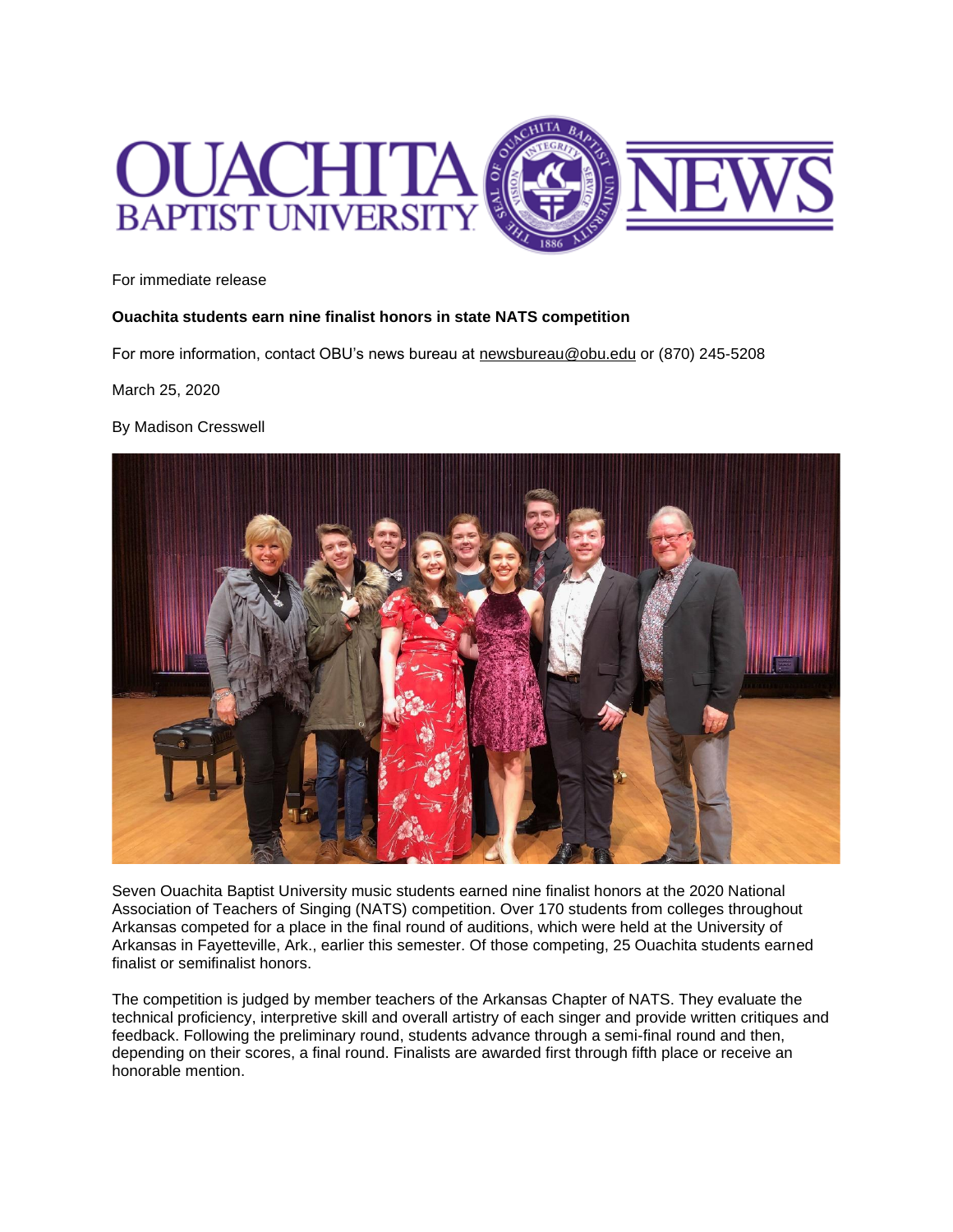"Our students who participate in state and regional NATS conferences most always achieve a higher level of singing than their counterparts," said Dr. Jon Secrest, Addie Mae Maddox Professor of Music and coordinator of Ouachita's vocal studies program. "They are exposed to many different singers during this event by attending recitals, master classes and observation of the final round of competition. These elements of the experience teach them so much about what to do, and what not to do, in their own performances.

"Ouachita continues to enjoy a strong representation of singers in the finals each year and affirms the work ethic of our students, as well as the investment of time and talent put forth by our faculty," Secrest added.

NATS auditions provide students with an opportunity to receive professional critiques, audition experience and cash awards.

"The judges and other students have taught me a lot about the art of singing and performing, and it's inspired me to see how hard students work for what they love," said Chaney Campbell, a freshman musical theatre major from Rogers, Ark. Campbell was named a finalist and earned second place in the lower college music theatre women division.

"This competition is an opportunity to perform and share what I love to do with others," said Kinsey Potts, a sophomore musical theatre from Wylie, Texas. Potts was named a finalist and earned third place in the lower college music theatre women division. "I was very proud of myself for it being my first time to make all the way to finals."

The following are finalists from Ouachita, listed in order of hometown:

**Allen, Texas –** Logan Dooley, a junior musical theatre student of Dr. Jon Secrest, earned third place in the junior men division and fourth place in the upper college music theatre men division.

**Arlington, Texas –** Bonnie Gentry, a senior musical theatre student of Dr. Jon Secrest, earned third place in the upper college music theatre women division.

**Rogers, Ark. –** Chaney Campbell, a freshman musical theatre student of Dr. Glenda Secrest, earned second place in the lower college music theatre women division.

**Siloam Springs, Ark. –** Payton Hickman, a sophomore musical theatre student of Dr. Jon Secrest, earned second place in the sophomore men division and was a semifinalist in the lower college music theatre men division.

**Waxahachie, Texas –** Sammy Campione, a sophomore musical theatre student of Dr. Jon Secrest, earned second place in the lower college music theatre men division.

**Wylie, Texas –** Clay Mobley, a senior music industry student of Dr. Jon Secrest, earned first place in the senior men division and second place in the upper college music theatre men division**.** Kinsey Potts, a sophomore musical theatre student of Dr. Jon Secrest, earned third place in the lower college music theatre women division.

Other Ouachita students named semifinalists, in order of hometown, include:

**Alexander, Ark.** – Hannah Adair, a junior musical theatre student of Dr. Margaret Garrett, was a semifinalist in the upper college music theatre women division.

**Benton, Ark.** – Briana Penn, a junior music and choral education student of Dr. Margaret Garrett, was a semifinalist in the junior women division.